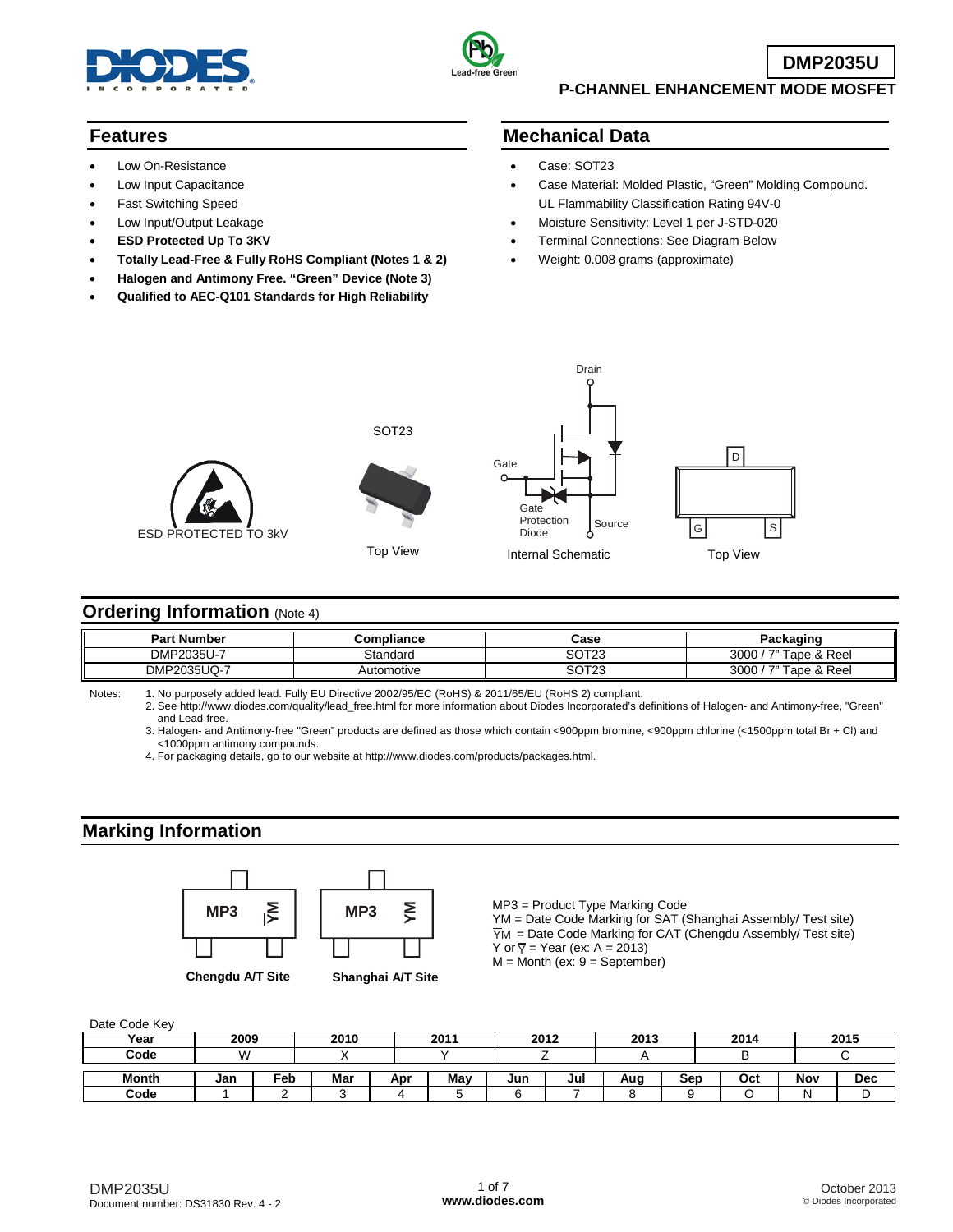

### **Maximum Ratings** (@T<sub>A</sub> = +25°C, unless otherwise specified.)

| <b>Characteristic</b>             |                                              |                  | Symbol                  | Value | Unit |
|-----------------------------------|----------------------------------------------|------------------|-------------------------|-------|------|
| Drain-Source Voltage              |                                              |                  | <b>V</b> <sub>DSS</sub> | $-20$ |      |
| Gate-Source Voltage               |                                              | V <sub>GSS</sub> | $\pm 8$                 |       |      |
| Continuous Drain Current (Note 5) | $T_A = +25^{\circ}C$<br>$T_A = +70^{\circ}C$ |                  | $-3.6$<br>$-2.9$        |       |      |
| Pulsed Drain Current (Note 6)     |                                              | <b>IDM</b>       | -24                     |       |      |

# **Thermal Characteristics**

| <b>Characteristic</b>                                        | Symbol     | Value           | Unit   |  |
|--------------------------------------------------------------|------------|-----------------|--------|--|
| Power Dissipation (Note 5)                                   | Pr.        | 0.81            | W      |  |
| Thermal Resistance, Junction to Ambient $@T_A = +25^\circ C$ | $R_{0,IA}$ | 153.5           | °C∕W   |  |
| Operating and Storage Temperature Range                      | Гл, Tsтg   | $-55$ to $+150$ | $\sim$ |  |

#### **Electrical Characteristics** (@T<sub>A</sub> = +25°C, unless otherwise specified.)

| Characteristic                                                | Symbol                  | Min                            | Typ            | Max                      | Unit      | <b>Test Condition</b>                                      |  |
|---------------------------------------------------------------|-------------------------|--------------------------------|----------------|--------------------------|-----------|------------------------------------------------------------|--|
| <b>OFF CHARACTERISTICS (Note 7)</b>                           |                         |                                |                |                          |           |                                                            |  |
| Drain-Source Breakdown Voltage                                |                         | $-20$                          |                | $\overline{\phantom{0}}$ | $\vee$    | $V_{GS} = 0V$ , $I_D = -250 \mu A$                         |  |
| Zero Gate Voltage Drain Current $T_{\text{J}} = +25^{\circ}C$ | <b>I</b> <sub>DSS</sub> |                                |                | $-1.0$                   | μA        | $V_{DS}$ = -20V, $V_{GS}$ = 0V                             |  |
| Gate-Source Leakage                                           | lgss                    | $\hspace{0.05cm}$              |                | ±10                      | μA        | $V_{GS} = \pm 8V$ , $V_{DS} = 0V$                          |  |
| <b>ON CHARACTERISTICS (Note 7)</b>                            |                         |                                |                |                          |           |                                                            |  |
| Gate Threshold Voltage                                        | $V$ <sub>GS(th)</sub>   | $-0.4$                         | $-0.7$         | $-1.0$                   | $\vee$    | $V_{DS} = V_{GS}$ , $I_D = -250 \mu A$                     |  |
|                                                               |                         |                                | 23<br>30<br>41 | 35<br>45<br>62           |           | $V$ <sub>GS</sub> = -4.5V, $I_D$ = -4.0A                   |  |
| Static Drain-Source On-Resistance                             | $R_{DS(ON)}$            |                                |                |                          | $m\Omega$ | $V$ <sub>GS</sub> = -2.5V, $I_D$ = -4.0A                   |  |
|                                                               |                         |                                |                |                          |           | $V$ <sub>GS</sub> = -1.8V, $I_D$ = -2.0A                   |  |
| <b>Forward Transfer Admittance</b>                            | $ Y_{fs} $              |                                | 14             |                          | S         | $V_{DS} = -5V$ , $I_D = -4A$                               |  |
| Diode Forward Voltage                                         | <b>V<sub>SD</sub></b>   |                                | $-0.7$         | $-1.0$                   | $\vee$    | $V_{GS} = 0V$ , $I_S = -1A$                                |  |
| <b>DYNAMIC CHARACTERISTICS (Note 8)</b>                       |                         |                                |                |                          |           |                                                            |  |
| Input Capacitance                                             | $C_{iss}$               |                                | 1610           | $\overline{\phantom{0}}$ | pF        |                                                            |  |
| <b>Output Capacitance</b>                                     | $C_{\rm oss}$           |                                | 157            |                          | pF        | $V_{DS} = -10V$ , $V_{GS} = 0V$<br>$f = 1.0$ MHz           |  |
| <b>Reverse Transfer Capacitance</b>                           | $C_{\text{rss}}$        | —                              | 145            | $\overline{\phantom{0}}$ | pF        |                                                            |  |
| Gate Resistance                                               | $R_{q}$                 | $\qquad \qquad \longleftarrow$ | 9.45           | $\overline{\phantom{0}}$ | Ω         | $V_{DS} = 0V$ , $V_{GS} = 0V$ , $f = 1MHz$                 |  |
| <b>Total Gate Charge</b>                                      | $Q_g$                   | $\hspace{0.05cm}$              | 15.4           | $\overline{\phantom{0}}$ | nC        |                                                            |  |
| Gate-Source Charge                                            | $Q_{gs}$                |                                | 2.5            | $\overline{\phantom{0}}$ | nC        | $V$ <sub>GS</sub> = -4.5V, $V_{DS}$ = -10V.<br>$I_D = -4A$ |  |
| Gate-Drain Charge                                             | $Q_{\text{dd}}$         | $\overline{\phantom{0}}$       | 3.3            | $\overline{\phantom{0}}$ | nC        |                                                            |  |
| Turn-On Delay Time                                            | $t_{D(on)}$             |                                | 16.8           | $\overline{\phantom{0}}$ | ns        |                                                            |  |
| Turn-On Rise Time                                             | tr                      |                                | 12.4           | $\overline{\phantom{0}}$ | ns        | $V_{DS}$ = -10V, $V_{GS}$ = -4.5V,                         |  |
| <b>Turn-Off Delay Time</b>                                    | $t_{D(off)}$            |                                | 94.1           |                          | ns        | $R_L = 10\Omega$ , $R_G = 6.0\Omega$ , $I_D = -1A$         |  |
| <b>Turn-Off Fall Time</b>                                     | tf                      |                                | 42.4           |                          | ns        |                                                            |  |

Notes: 5. Device mounted on FR-4 PCB with 2 oz. Copper and test pulse width t ≦10s.

6. Repetitive rating, pulse width limited by junction temperature.

7. Short duration pulse test used to minimize self-heating effect.

8. Guaranteed by design. Not subject to product testing.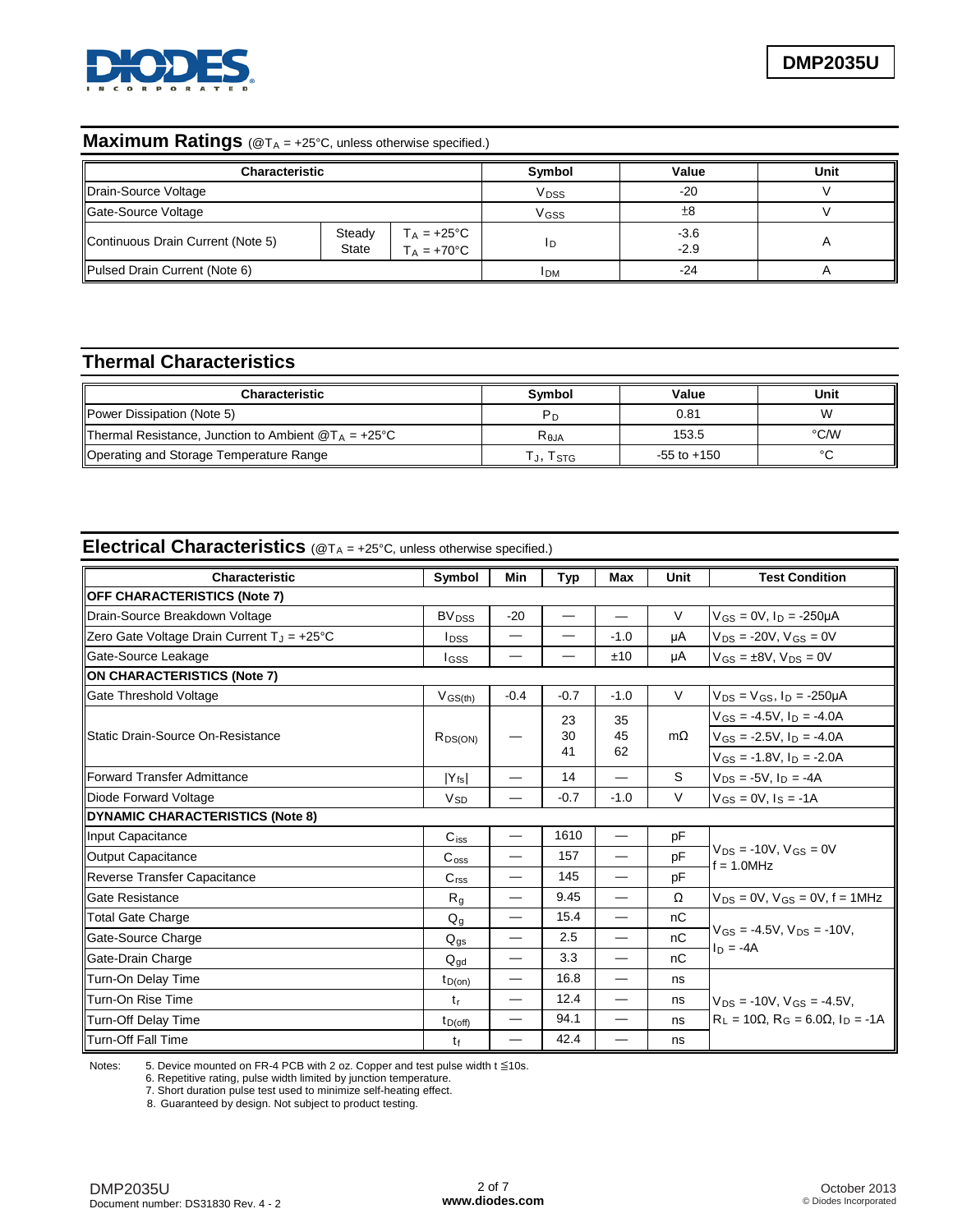



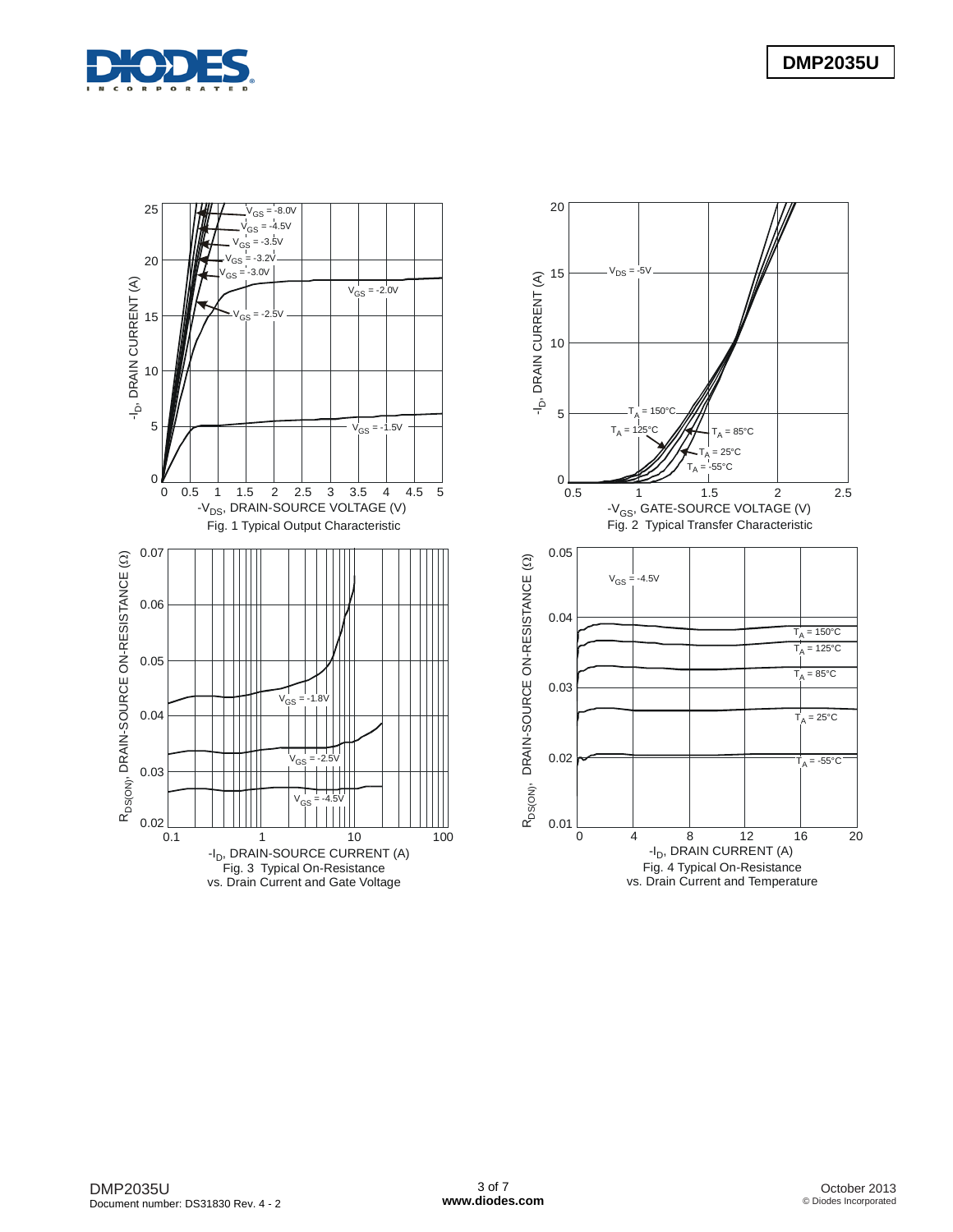











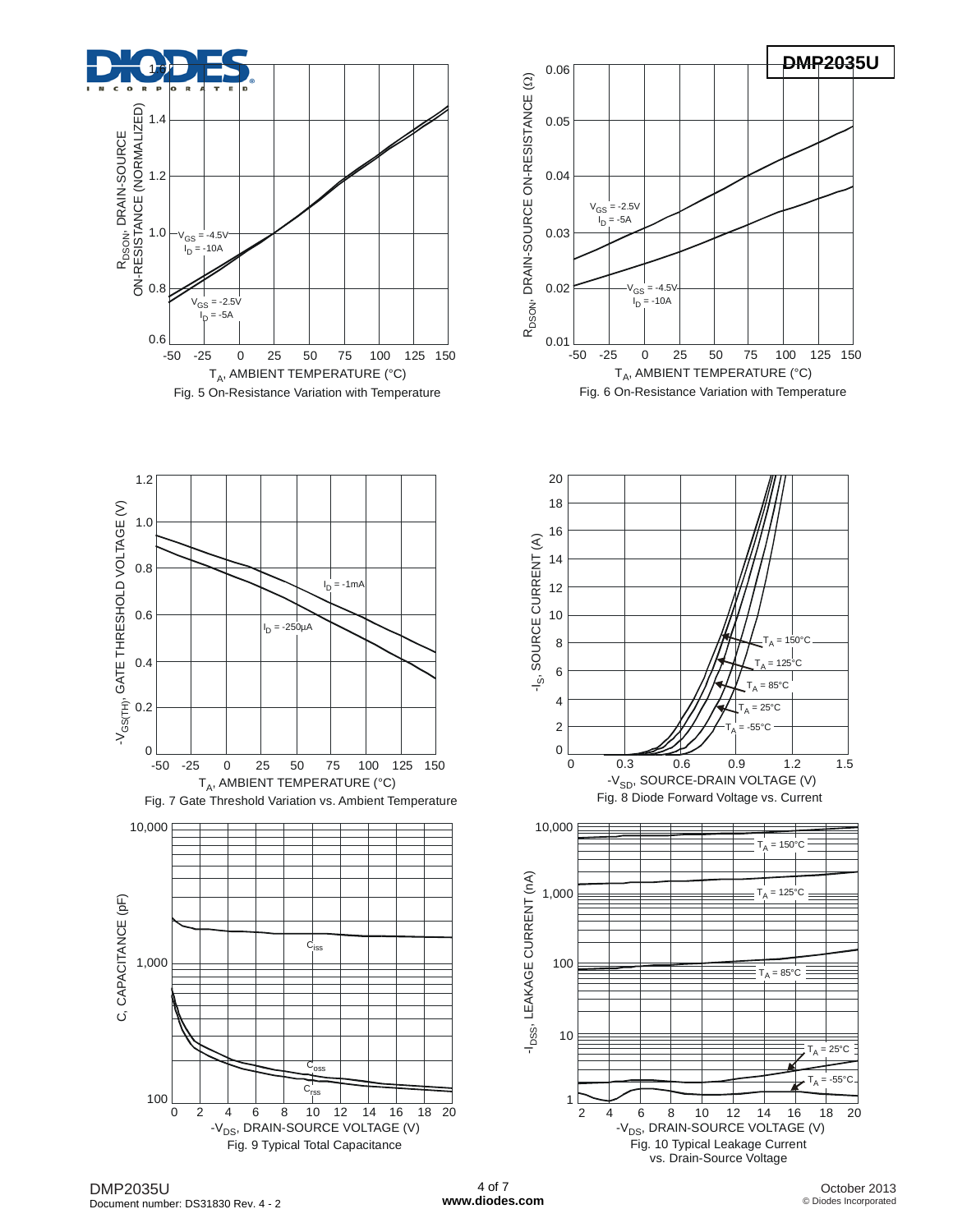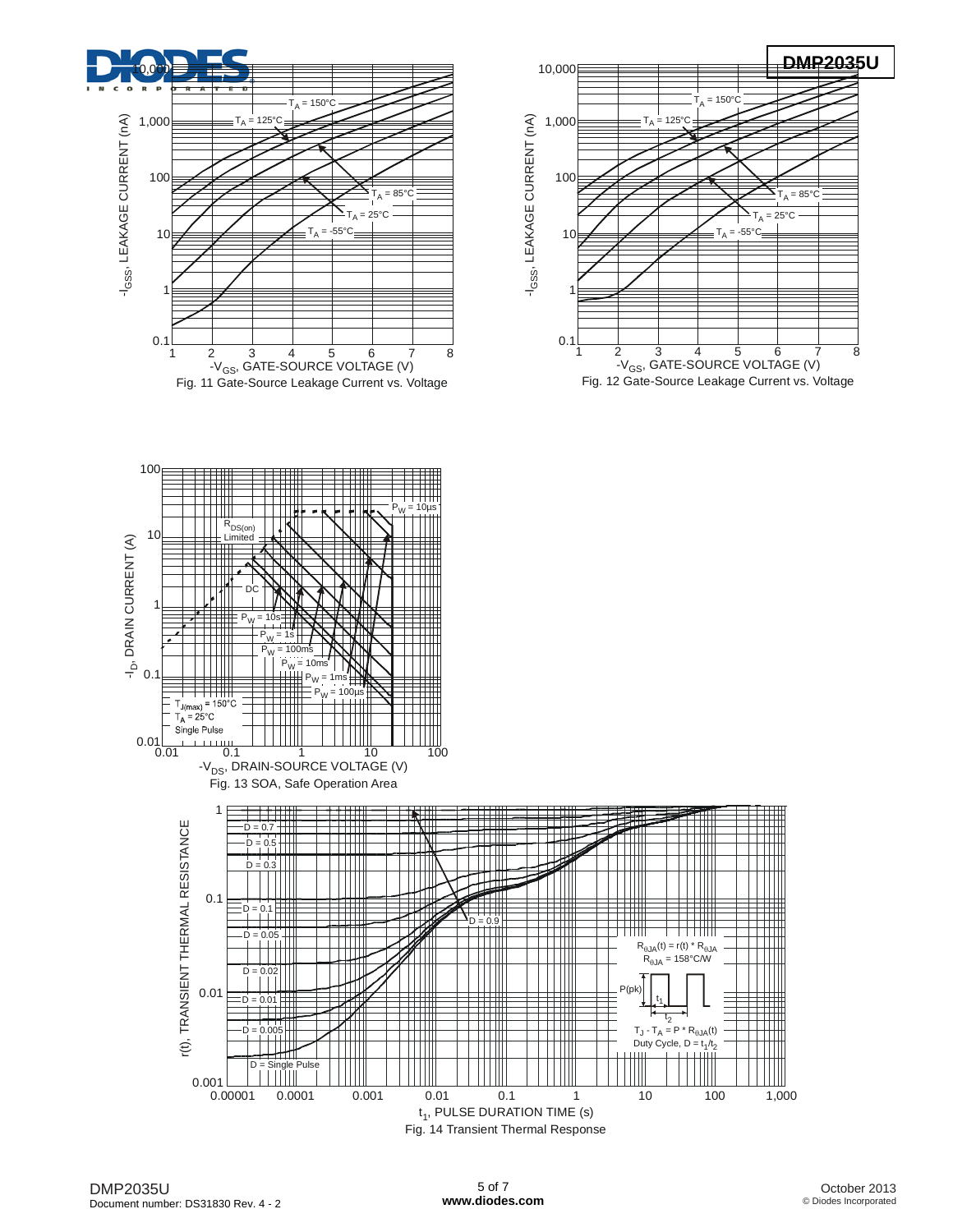# **Imensions**

Please see AP02002 at [http://www.diodes.com/datasheets/ap02002.pdf fo](http://www.diodes.com/datasheets/ap02002.pdf)r latest version.



| <b>SOT23</b> |              |      |            |  |  |  |  |
|--------------|--------------|------|------------|--|--|--|--|
| Dim          | Min          | Max  | <b>Typ</b> |  |  |  |  |
| А            | 0.37         | 0.51 | 0.40       |  |  |  |  |
| в            | 1.20         | 1.40 | 1.30       |  |  |  |  |
| C            | 2.30         | 2.50 | 2.40       |  |  |  |  |
| D            | 0.89         | 1.03 | 0.915      |  |  |  |  |
| F            | 0.45         | 0.60 | 0.535      |  |  |  |  |
| G            | 1.78         | 2.05 |            |  |  |  |  |
| н            | 3.00<br>2.80 |      | 2.90       |  |  |  |  |
| J            | 0.013        | 0.10 | 0.05       |  |  |  |  |
| κ            | 0.903        | 1.10 | 1.00       |  |  |  |  |
| K1           | 0.400        |      |            |  |  |  |  |
| L            | 0.45         | 0.61 | 0.55       |  |  |  |  |
| М            | 0.085        | 0.18 | 0.11       |  |  |  |  |
| α            | ŋ۰           | 8°   |            |  |  |  |  |
| nensions     |              |      |            |  |  |  |  |

# **Suggested Pad Layout**

Please see AP02001 at [http://www.diodes.com/datasheets/ap02001.pdf fo](http://www.diodes.com/datasheets/ap02001.pdf)r the latest version.



| <b>Dimensions</b> | Value (in mm) |
|-------------------|---------------|
|                   | 2.9           |
|                   | 0.8           |
|                   | 0.9           |
| r                 | 2.0           |
| E                 | 1.35          |

#### **IMPORTANT NOTICE**

DIODES INCORPORATED MAKES NO WARRANTY OF ANY KIND, EXPRESS OR IMPLIED, WITH REGARDS TO THIS DOCUMENT, INCLUDING, BUT NOT LIMITED TO, THE IMPLIED WARRANTIES OF MERCHANTABILITY AND FITNESS FOR A PARTICULAR PURPOSE (AND THEIR EQUIVALENTS UNDER THE LAWS OF ANY JURISDICTION).

Diodes Incorporated and its subsidiaries reserve the right to make modifications, enhancements, improvements, corrections or other changes without further notice to this document and any product described herein. Diodes Incorporated does not assume any liability arising out of the application or use of this document or any product described herein; neither does Diodes Incorporated convey any license under its patent or trademark rights, nor the rights of others. Any Customer or user of this document or products described herein in such applications shall assume all risks of such use and will agree to hold Diodes Incorporated and all the companies whose products are represented on Diodes Incorporated website, harmless against all damages.

Diodes Incorporated does not warrant or accept any liability whatsoever in respect of any products purchased through unauthorized sales channel. Should Customers purchase or use Diodes Incorporated products for any unintended or unauthorized application, Customers shall indemnify and hold Diodes Incorporated and its representatives harmless against all claims, damages, expenses, and attorney fees arising out of, directly or indirectly, any claim of personal injury or death associated with such unintended or unauthorized application.

Products described herein may be covered by one or more United States, international or foreign patents pending. Product names and markings noted herein may also be covered by one or more United States, international or foreign trademarks.

This document is written in English but may be translated into multiple languages for reference. Only the English version of this document is the final and determinative format released by Diodes Incorporated.

#### **LIFE SUPPORT**